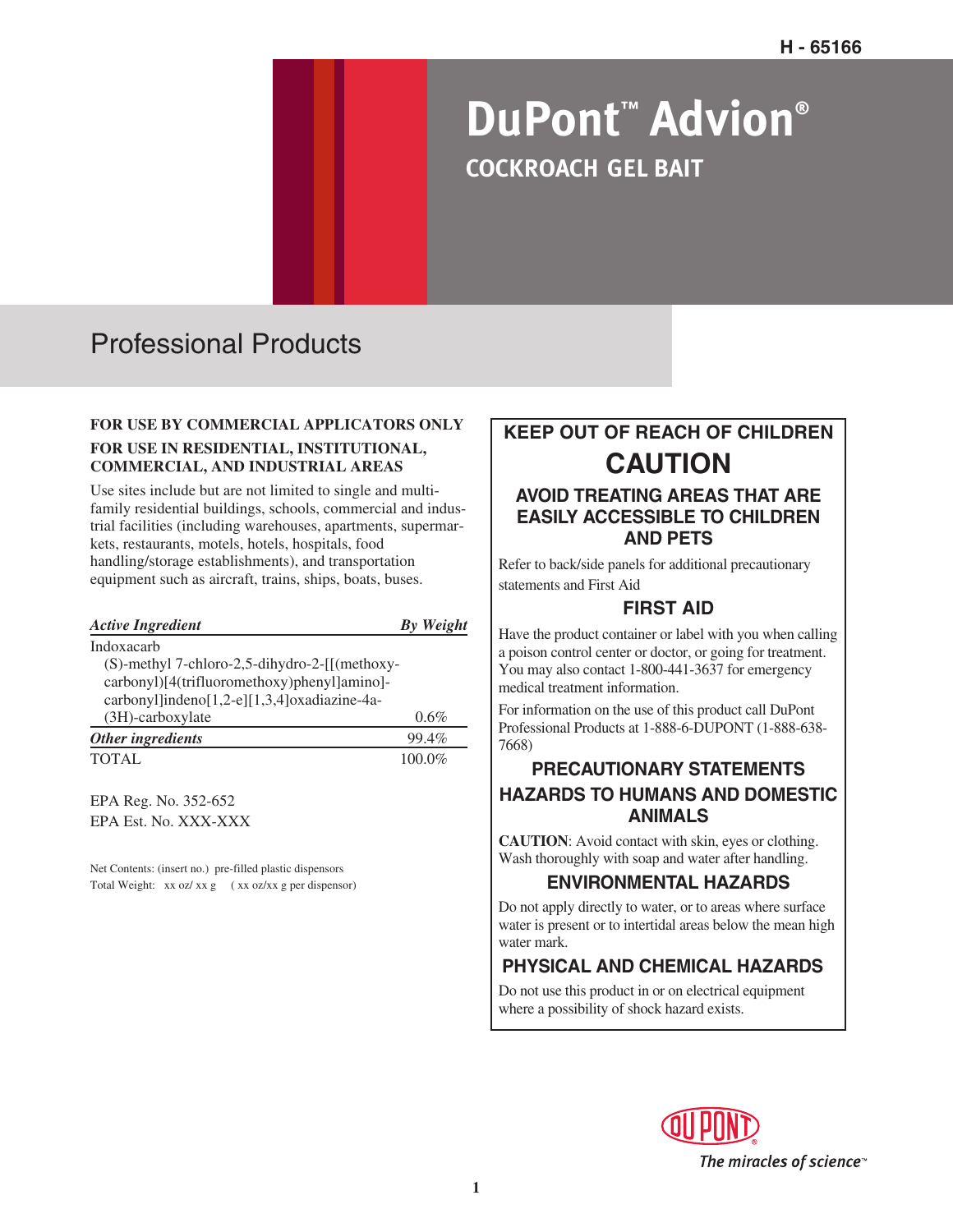# **DIRECTIONS FOR USE**

It is a violation of federal law to use this product in a manner inconsistent with its labeling.

## **GENERAL INFORMATION**

DuPont™ ADVION® Cockroach Gel Bait is designed to control pest species of cockroaches including German, American, Australian, Smoky-Brown, Brown, Asian, and Brown-Banded. The slight delay in mortality caused by the active ingredient, indoxacarb, allows cockroaches to consume the bait and return to the harborage site to contaminate other cockroaches resulting in significant reduction in infestation levels.

#### **Use Instructions and Precautions:**

- 1. ADVION® cockroach gel can be used indoors or outdoors applied as a crack and crevice treatment within residential homes, industrial facilities, offices, warehouses, commercial kitchens, hospitals, schools, nursing homes, hotels, buses, trains, aircraft, retail and commercial establishments, and other areas infested with cockroaches.
- 2. ADVION® cockroach gel should be applied to areas frequented by cockroaches such as between different elements of construction, between equipment and floors, openings leading into voids and hollow spaces in floors, walls, ceilings, equipment legs and bases, around plumbing pipes, doors and windows, and behind and under appliances, cabinets, sinks, closets, and any other equipment that cockroaches are typically known to hide.
- 3. Avoid applying ADVION® cockroach gel to surfaces recently treated with residual sprays.
- 4. Surfaces treated with ADVION® cockroach gel should not be treated with residual sprays.
- 5. Repeat applications may be made upon inspection during follow-up inspections of the treated areas.
- 6. Do not apply to surfaces that food contacts.
- 7. Do not allow open foods to contact gel material.

#### **Treatment Rates for All Uses:**

- For heavy infestations of cockroaches, apply 3 to 5 spots of ADVION® cockroach gel bait per 10 linear feet.
- For light to moderate infestations of cockroaches, apply 1-3 spots of ADVION® cockroach gel bait per 10 linear feet.
- Each spot of ADVION® gel bait should equal about 0.5 grams (approx. 1/4" diameter)
- For all levels of cockroach infestations, when a bead of ADVION® cockroach gel bait is used, apply a small thin bead that is less than 1/8" wide and approximately 2 inches long.

#### **Indoor Use Directions:**

- Infested areas should be carefully inspected to determine overall infestation levels, locations of harborage areas, and most appropriate application points.
- ADVION® Cockroach Gel should be applied as a small spot of material, approximately 0.5 grams ( approx. 1/4" in dia.), to areas not able to be contacted by children or pets.
- Several small applications distributed within an area are more effective than 1 or 2 applications of large quantities. In some cases a small thin bead (less than 1/8" wide and 2"

long) may be appropriate such as between construction elements or other cracks and crevices.

- Indoor applications can include cracks and crevices along walls or floors, behind or under equipment, under tables, within framing of tables or furniture, around sinks, within or near garbage collection areas, attics, crawl spaces, and cracks and crevices in cabinets.
- Bait placements should be inspected periodically for consumption or attractiveness and reapplied as needed.
- A typical infestation may require as little as  $1/2$  a tube (15) grams) of ADVION® cockroach gel whereas heavy infestations in large structures may require the use of several tubes of gel bait.

#### **Applications in Nonfood/Nonfeed Handling Areas:**

ADVION® Cockroach Gel Bait is designed for use as a spot or crack and crevice treatment to control cockroaches in residential structures and the non-food /non-feed areas of commercial, industrial, public and institutional buildings/structures, including restaurants, warehouses, food processing plants, supermarkets, hospitals, nursing homes, motels, hotels, schools, laboratories, computer facilities, aircraft, buses, boats/ships, trains, pet shops and zoos.

Nonfood/non-feed areas include areas such as garbage rooms, lavoratories, floor drains (to sewers), entries, and vestibules, offices, locker rooms, machine rooms, boiler rooms, garages, mop closets and storage (after bottling or canning). Refer to section below for use directions and restrictions when making applications in food/feed handling areas of Food/Feed Handling Establishments.

#### **Applications in Food/Feed Handling Areas:**

Application to food/feed areas of food/feed handling establishments may only be made as a crack and crevice treatment only. Apply ADVION® Cockroach Gel Bait directly into cracks and crevices by placing the bait dispenser tip approximately 1/2 inch into cracks, crevices, holes and similar openings where cockroaches are found or are entering.

Food and feed handling areas include areas for receiving, storage, packing (canning, bottling, wrapping, boxing), preparing edible waste storage, and enclosed processing systems (mills, dairies, edible oils, syrups). Serving areas are also considered a food/feed area when food is exposed and facility is in operation.

- Do not apply ADVION® gel bait to areas where food/feed, food untensils or food processing surfaces may come into contact and become contaminated.
- Do not apply ADVION® gel bait to areas that are routinely washed such as cracks and crevices in tops of tables, food/feed preparation and prepared food holding surfaces as bait could be removed by the washing.
- Do not apply ADVION® gel bait to surfaces where the temperature exceeds 120-130°F because this could cause the bait to liquefy and lose effectiveness.
- Examples include, but are not limited to, parts of stoves, ovens, grills, fume hoods, saunas, heat lamps, coffee urns, steam tables, toasters, fryers, dishwashers, and hot water pipes.